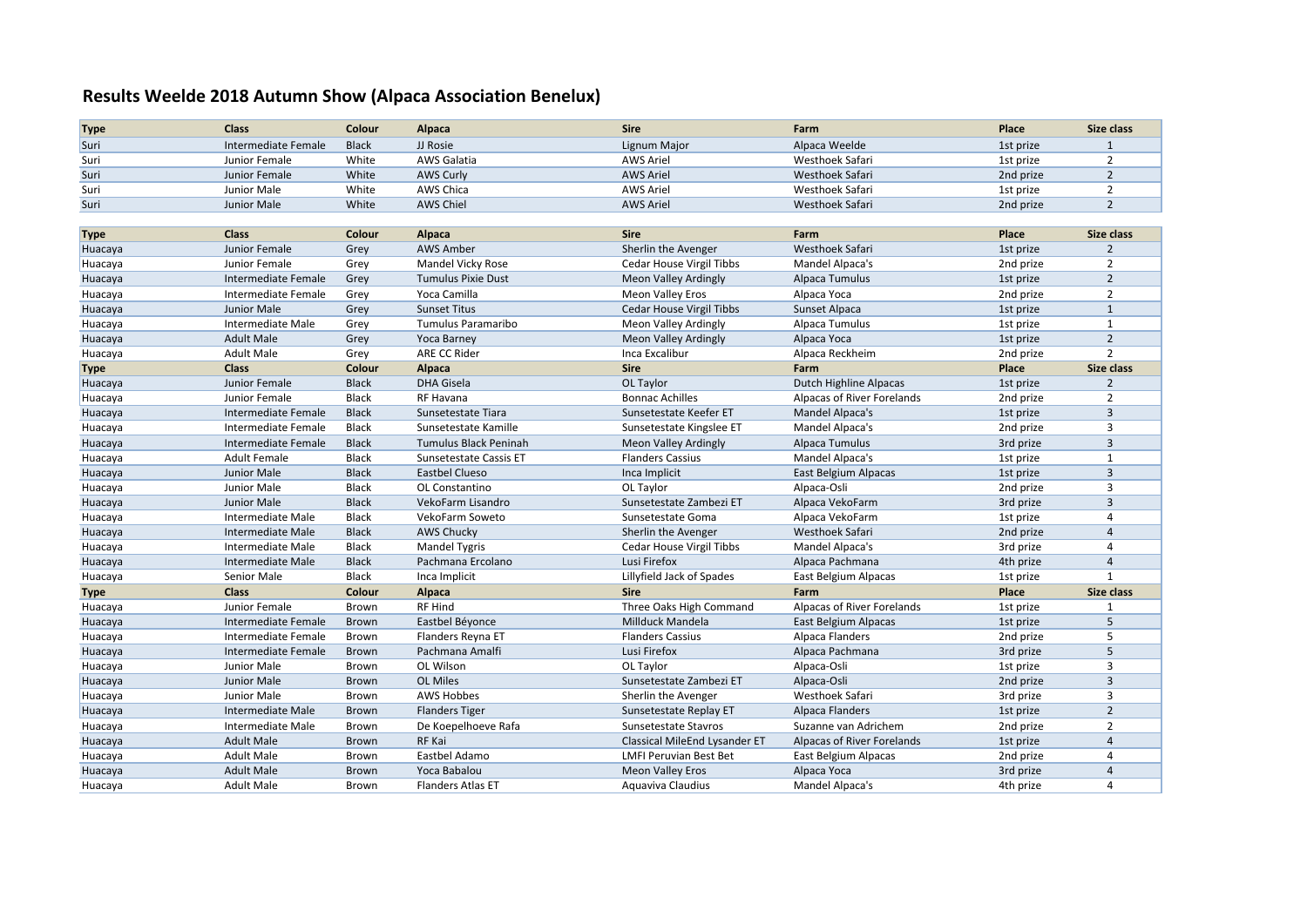| <b>Type</b> | <b>Class</b>        | Colour       | Alpaca                        | <b>Sire</b>                   | Farm                       | Place     | Size class     |
|-------------|---------------------|--------------|-------------------------------|-------------------------------|----------------------------|-----------|----------------|
| Huacaya     | Junior Female       | Fawn         | DHA Morena                    | Waratah Flats Earl Grey       | Dutch Highline Alpacas     | 1st prize | $\overline{4}$ |
| Huacaya     | Junior Female       | Fawn         | VekoFarm Alma                 | Waratah Flats Fire Cracker    | Alpaca VekoFarm            | 2nd prize | $\overline{4}$ |
| Huacaya     | Junior Female       | Fawn         | Mandel Victoria               | Cedar House Virgil Tibbs      | Mandel Alpaca's            | 3rd prize | 4              |
| Huacaya     | Junior Female       | Fawn         | Top-Line Leffe                | <b>Houghton Tequila</b>       | Top-Line-Alpacas           | 4th prize | $\overline{4}$ |
| Huacaya     | Intermediate Female | Fawn         | Flanders Alizée               | Sunsetestate Replay ET        | Alpaca Flanders            | 1st prize | $\overline{7}$ |
| Huacaya     | Intermediate Female | Fawn         | Yoca Clementine               | Inca Grey Haribo              | Alpaca Yoca                | 2nd prize | $\overline{7}$ |
| Huacaya     | Intermediate Female | Fawn         | Flanders Solène               | Cedar House Virgil Tibbs      | Alpaca Flanders            | 3rd prize | $\overline{7}$ |
| Huacaya     | <b>Adult Female</b> | Fawn         | Sunset Bille                  | <b>Flanders Cassius</b>       | Sunset Alpaca              | 1st prize | $\mathbf{1}$   |
| Huacaya     | Junior Male         | Fawn         | VekoFarm Castallas            | Waratah Flats Fire Cracker    | Alpaca VekoFarm            | 1st prize | $\overline{7}$ |
| Huacaya     | Junior Male         | Fawn         | OL Rico                       | <b>Waiheke Starlight</b>      | Alpaca-Osli                | 2nd prize | $\overline{7}$ |
| Huacaya     | Junior Male         | Fawn         | VekoFarm Javi                 | Waratah Flats Fire Cracker    | Alpaca VekoFarm            | 3rd prize | $\overline{7}$ |
| Huacaya     | Junior Male         | Fawn         | <b>Eastbel Casper</b>         | Inca Implicit                 | East Belgium Alpacas       | 4th prize | $\overline{7}$ |
| Huacaya     | Intermediate Male   | Fawn         | <b>Maguis Grand Frisson</b>   | Ashwood Imperial Force        | Alpagas du Maquis          | 1st prize | $\overline{7}$ |
| Huacaya     | Intermediate Male   | Fawn         | VekoFarm Aquanto              | Waratah Flats Earl Grey       | Alpaca VekoFarm            | 2nd prize | $\overline{7}$ |
| Huacaya     | Intermediate Male   | Fawn         | Top-Line Kosmo                | <b>Houghton Tequila</b>       | Top-Line-Alpacas           | 3rd prize | $\overline{7}$ |
| Huacaya     | Intermediate Male   | Fawn         | <b>AWE Herculus</b>           | CD Fabian                     | Alpaca Weelde              | 4th prize | $\overline{7}$ |
| Huacaya     | <b>Adult Male</b>   | Fawn         | Flanders Kryptonite ET        | <b>Flanders Cassius</b>       | Alpaca Flanders            | 1st prize | $\overline{3}$ |
| Huacaya     | <b>Adult Male</b>   | Fawn         | <b>Maquis Francorchamps</b>   | <b>LMFI Peruvian Best Bet</b> | Alpagas du Maquis          | 2nd prize | $\overline{3}$ |
| Huacaya     | <b>Adult Male</b>   | Fawn         | Flanders Kasabian ET          | <b>Flanders Cassius</b>       | East Belgium Alpacas       | 3rd prize | $\overline{3}$ |
| <b>Type</b> | <b>Class</b>        | Colour       | <b>Alpaca</b>                 | <b>Sire</b>                   | Farm                       | Place     | Size class     |
| Huacaya     | Intermediate Female | Beige        | OL Moonshine                  | Waratah Flats Earl Grey       | Alpaca-Osli                | 1st prize | $\overline{2}$ |
| Huacaya     | Intermediate Female | <b>Beige</b> | Pachmana Domenica             | <b>Meon Valley Eros</b>       | Alpaca Pachmana            | 2nd prize | $\overline{2}$ |
| Huacaya     | Junior Male         | Beige        | CD Maestro                    | Three Oaks High Command       | Alpacafarm Carpe Diem      | 1st prize | $\mathbf{1}$   |
| Huacaya     | Intermediate Male   | <b>Beige</b> | <b>Small Peru Greg</b>        | Small Peru Bonfire            | Suzanne van Adrichem       | 1st prize | $\overline{2}$ |
| Huacaya     | Intermediate Male   | Beige        | RF Ice                        | AOL Elo Mr. Blue Sky          | Alpacas of River Forelands | 2nd prize | $\overline{2}$ |
| <b>Type</b> | <b>Class</b>        | Colour       | <b>Alpaca</b>                 | <b>Sire</b>                   | Farm                       | Place     | Size class     |
| Huacaya     | Junior Female       | White        | AI Lust For Life              | Al Bam Bam                    | Alpaca International       | 1st prize | $\mathbf{1}$   |
| Huacaya     | Intermediate Female | White        | <b>AWS Arvia</b>              | <b>Flanders Cassius</b>       | Westhoek Safari            | 1st prize | $\overline{7}$ |
| Huacaya     | Intermediate Female | White        | Sualme Cu2                    | <b>Houghton Tequila</b>       | Sualme Alpaca              | 2nd prize | $\overline{7}$ |
| Huacaya     | Intermediate Female | White        | AWS Casaba                    | <b>Flanders Cassius</b>       | Westhoek Safari            | 3rd prize | $\overline{7}$ |
| Huacaya     | Intermediate Female | White        | Top-Line Kismet               | <b>Houghton Tequila</b>       | Top-Line-Alpacas           | 4th prize | $\overline{7}$ |
| Huacaya     | Senior Female       | White        | Al Here I Am                  | EP Cambridge Savabeal         | Alpaca International       | 1st prize | $\mathbf{1}$   |
| Huacaya     | Junior Male         | White        | <b>AWS Davinchy</b>           | Sherlin the Avenger           | Westhoek Safari            | 1st prize | $\overline{4}$ |
| Huacaya     | Junior Male         | White        | AWS Abidjan                   | Waratah Flats Exodus          | Westhoek Safari            | 2nd prize | $\overline{4}$ |
| Huacaya     | Junior Male         | White        | <b>DHA Valerio</b>            | <b>AOL Epple</b>              | Dutch Highline Alpacas     | 3rd prize | 4              |
| Huacaya     | Junior Male         | White        | <b>DHA Stelvio</b>            | <b>Houghton Tequila</b>       | Dutch Highline Alpacas     | 4th prize | $\overline{4}$ |
| Huacaya     | Intermediate Male   | White        | Vekofarm Abidjan              | Sunsetestate Zambezi ET       | Alpaca VekoFarm            | 1st prize | $\overline{4}$ |
| Huacaya     | Intermediate Male   | White        | <b>Flanders Lewis ET</b>      | Aquaviva Claudius             | <b>Alpaca Flanders</b>     | 2nd prize | $\overline{4}$ |
| Huacaya     | Intermediate Male   | White        | <b>AWE Hawaii</b>             | Three Oaks High Command       | Alpaca Weelde              | 3rd prize | $\overline{4}$ |
| Huacaya     | Intermediate Male   | White        | <b>AAR Yves Saint Laurant</b> | Brabant Kashmir               | Alpaca Arendonk            | 4th prize | $\overline{4}$ |
| Huacaya     | <b>Adult Male</b>   | White        | CD Dynamo                     | <b>Futura Humdinger</b>       | Alpacafarm Carpe Diem      | 1st prize | $\overline{4}$ |
| Huacaya     | <b>Adult Male</b>   | White        | CD Thiago                     | Three Oaks High Command       | Alpacas of River Forelands | 2nd prize | $\overline{4}$ |
| Huacaya     | <b>Adult Male</b>   | White        | CD Lorenzo                    | CD Fabian                     | Alpaca International       | 3rd prize | $\overline{4}$ |
| Huacaya     | <b>Adult Male</b>   | White        | <b>AWE Don Juan</b>           | CD Fabian                     | Alpaca Weelde              | 4th prize | $\overline{4}$ |